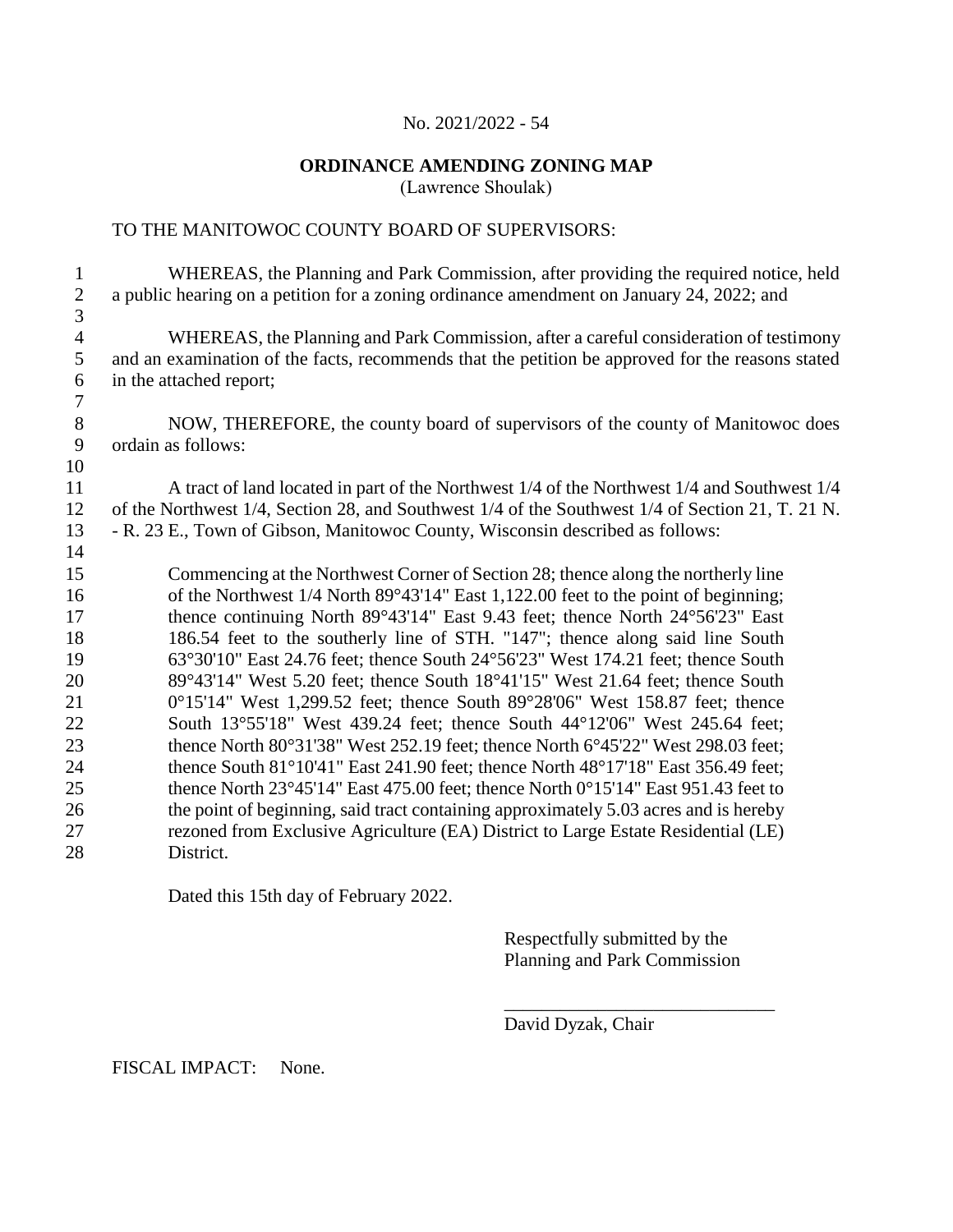| <b>FISCAL NOTE:</b> | Reviewed and approved by Finance Director.               |      |  |
|---------------------|----------------------------------------------------------|------|--|
| LEGAL NOTE:         | Reviewed and approved as to form by Corporation Counsel. |      |  |
| COUNTERSIGNED:      |                                                          |      |  |
|                     | James Brey, County Board Chair                           | Date |  |
| <b>APPROVED:</b>    |                                                          |      |  |
|                     | Bob Ziegelbauer, County Executive                        | Date |  |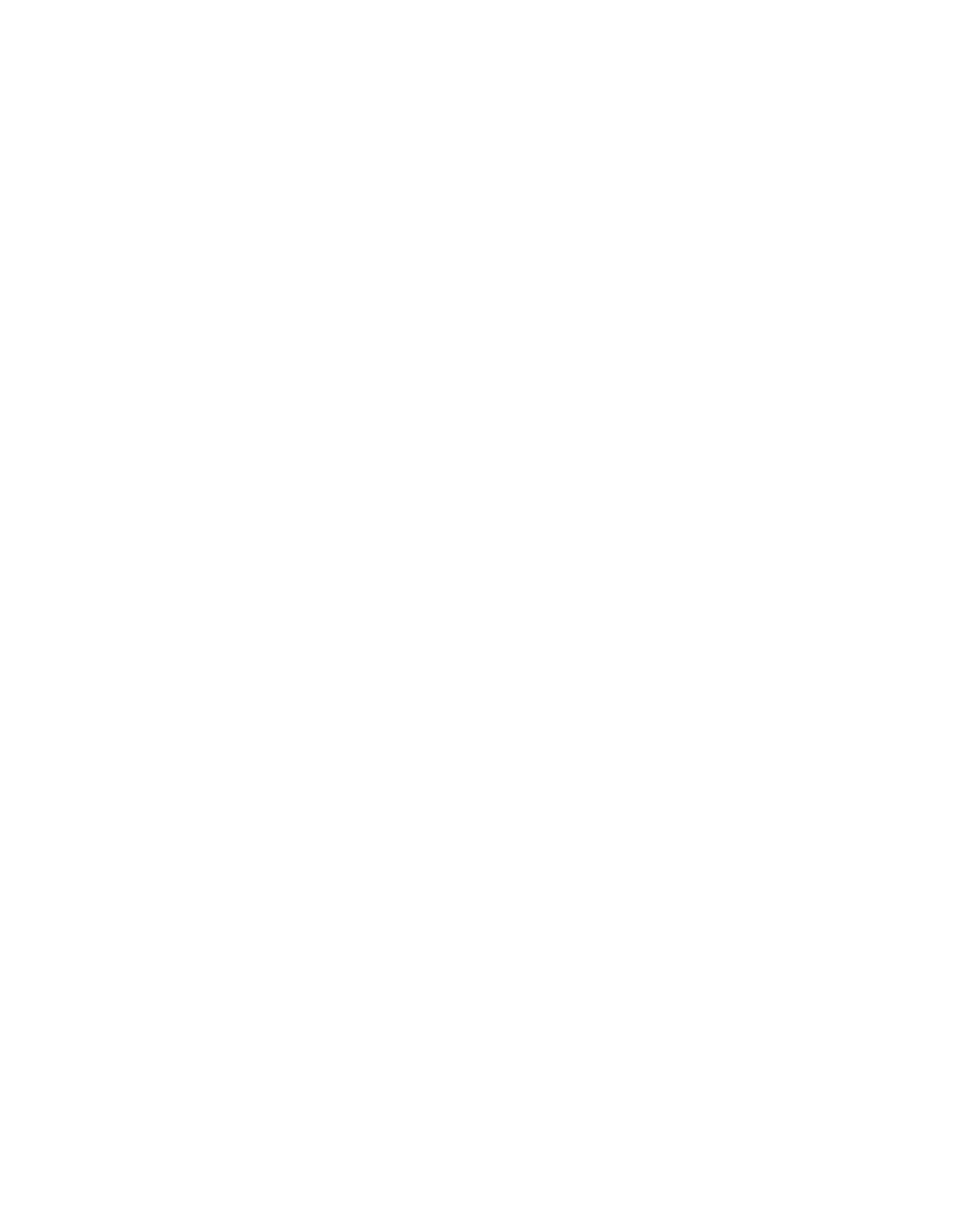#### **ORDINANCE AMENDING ZONING MAP** (Jacob Winkel)

#### TO THE MANITOWOC COUNTY BOARD OF SUPERVISORS:

 WHEREAS, the Planning and Park Commission, after providing the required notice, held a public hearing on a petition for a zoning ordinance amendment on January 24, 2022; and WHEREAS, the Planning and Park Commission, after a careful consideration of testimony and an examination of the facts, recommends that the petition be approved for the reasons stated in the attached report; 8 NOW, THEREFORE, the county board of supervisors of the county of Manitowoc does ordain as follows: A parcel of land located in the Northeast Quarter (NE1/4) of the Northeast Quarter (NE1/4) of Section 31, Township 18 North, Range 22 East, Town of Liberty, Manitowoc County, Wisconsin described as follows: Commencing at the Northeast Corner of said Section 31; thence S00°-12'-12"W along the East line of the NE1/4 of said Section 31 a distance of 521.88 feet to the Southeast Corner of Tract 2A of Certified Survey Map recorded in Volume 12 of Certified Survey Maps, on Page 33, as Document No. 655519 and being the point of beginning; thence continuing S00°-12'-12"W along said East line 337.56 feet; 20 thence N89°-43'-35"W 1286.37 feet; thence N00°-39'-01"E 859.46 feet to the 21 North line of said NE1/4; thence S89°-43'-35"E (recorded as N89°-57"E) along said North line 862.01 feet to Northwest Corner of Tract 1 of Certified Survey Map recorded in Volume 8 of Certified Survey Maps, on Page 665, as Document No. 549212; thence S00°-12'-12"W (recorded as South) 521.88 feet to the Southwest Corner of said Tract 2A of Certified Survey Map recorded in Volume 12 of 26 Certified Survey Maps, on Page 33, as Document No. 655519; thence S89°-43'-27 35"E 417.66 feet (recorded as N89°-57"E 417.50 feet) to the point of beginning, said parcel containing approximately 884,710 square feet (20.31 acres) of land and is hereby rezoned from Exclusive Agriculture (EA) District to General Agriculture (GA) District.

Dated this 15th day of February 2022.

Respectfully submitted by the Planning and Park Commission

\_\_\_\_\_\_\_\_\_\_\_\_\_\_\_\_\_\_\_\_\_\_\_\_\_\_\_\_\_

David Dyzak, Chair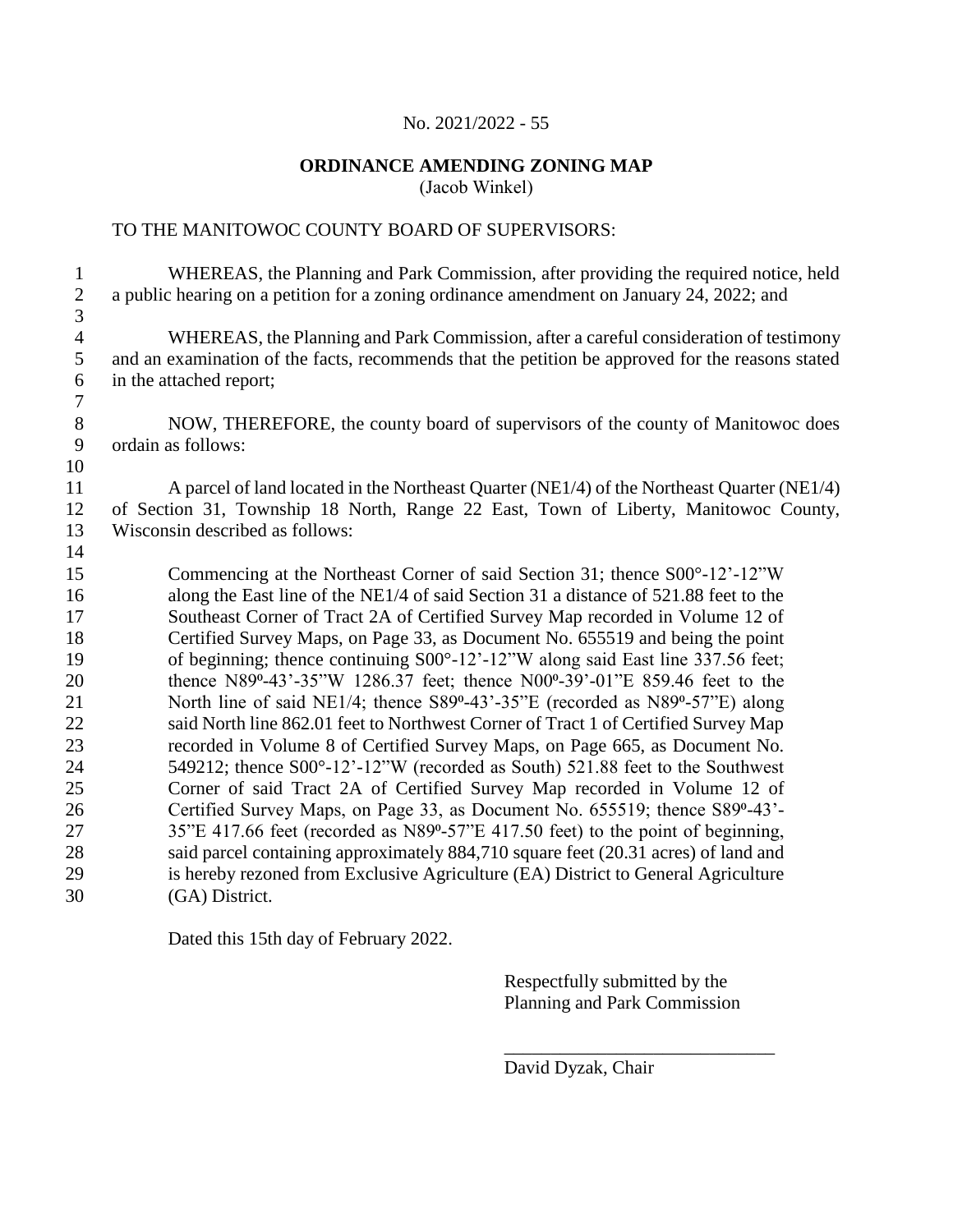| <b>FISCAL IMPACT:</b> | None.                                                    |      |  |
|-----------------------|----------------------------------------------------------|------|--|
| <b>FISCAL NOTE:</b>   | Reviewed and approved by Finance Director.               |      |  |
| <b>LEGAL NOTE:</b>    | Reviewed and approved as to form by Corporation Counsel. |      |  |
| COUNTERSIGNED:        | James Brey, County Board Chair                           | Date |  |
| APPROVED:             | Bob Ziegelbauer, County Executive                        | Date |  |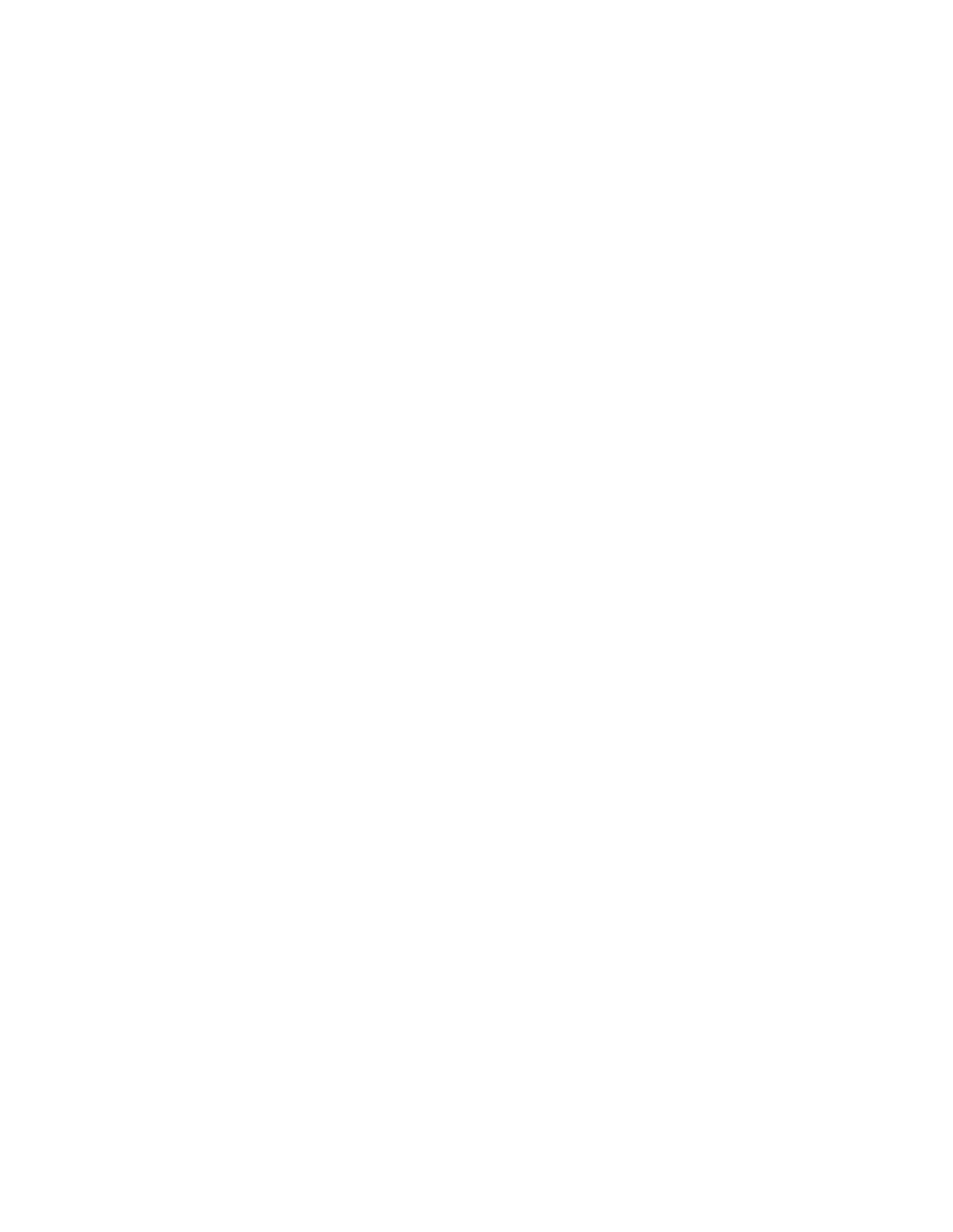### **RESOLUTION ACCEPTING THE FARMLAND PRESERVATION PLAN MAP AMENDMENTS FOR THE TOWNS OF EATON, GIBSON, KOSSUTH, MEEME, AND TWO RIVERS**

#### TO THE MANITOWOC COUNTY BOARD OF SUPERVISORS:

 WHEREAS, Manitowoc County has a state-certified Farmland Preservation Plan that identifies farmland preservation goals, objectives, and policies, as well as the areas intended to be preserved for agricultural use so the County and its residents may participate in the farmland preservation program and may qualify for farmland preservation tax credits; and 

 WHEREAS, Manitowoc County has identified parcels to be updated in the Farmland Preservation Plan to meet the required consistency between the Plan and the zoning ordinance for the Towns of Eaton, Gibson, Kossuth, Meeme, and Two Rivers; and

 WHEREAS, the Department of Agriculture, Trade and Consumer Protection (DATCP) recertified the Manitowoc County Farmland Preservation Plan maps for the Towns of Eaton, Gibson, Kossuth, Meeme, and Two Rivers on January 14, 2022; and

 WHEREAS, the Planning and Park Commission held a public hearing on January 24, 2022, to seek public comment on the proposed Manitowoc County Farmland Preservation Plan map revisions; and

 WHEREAS, the proposed map revisions would allow additional residents to qualify for farmland preservation tax credits; and 

 WHEREAS, after careful consideration and examination of the facts, the Planning and Park Commission now recommends that the map revisions be approved;

 NOW, THEREFORE, BE IT RESOLVED that the Manitowoc County Board of Supervisors approves the proposed Farmland Preservation Plan map revisions.

Dated this 15th day of February 2022.

Respectfully submitted by the Planning and Park Commission

\_\_\_\_\_\_\_\_\_\_\_\_\_\_\_\_\_\_\_\_\_\_\_\_\_\_\_\_\_

David Dyzak, Chair

FISCAL IMPACT: None.

FISCAL NOTE: Reviewed and approved by Finance Director.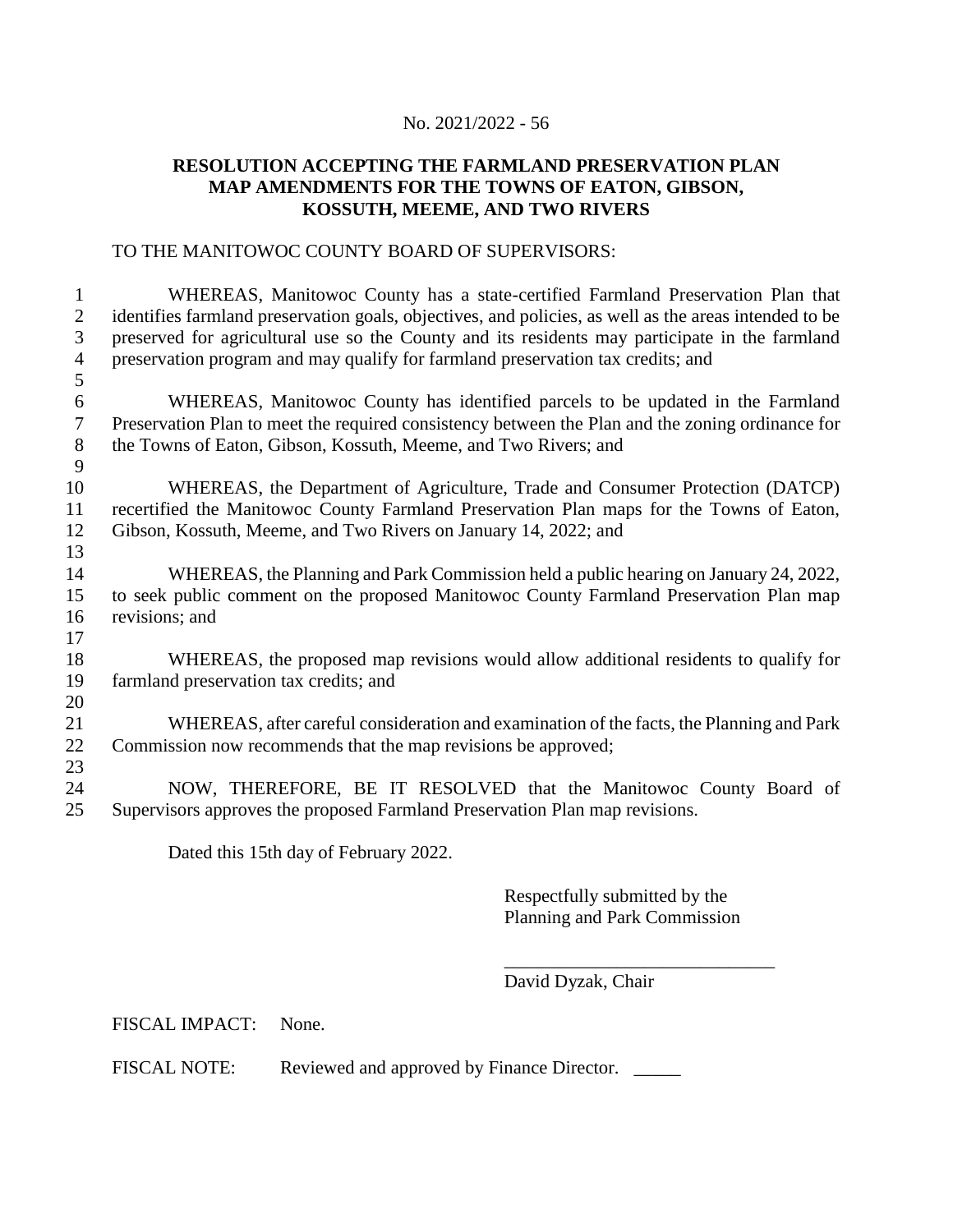LEGAL NOTE: Reviewed and approved as to form by Corporation Counsel.

APPROVED: Bob Ziegelbauer, County Executive Date Bob Ziegelbauer, County Executive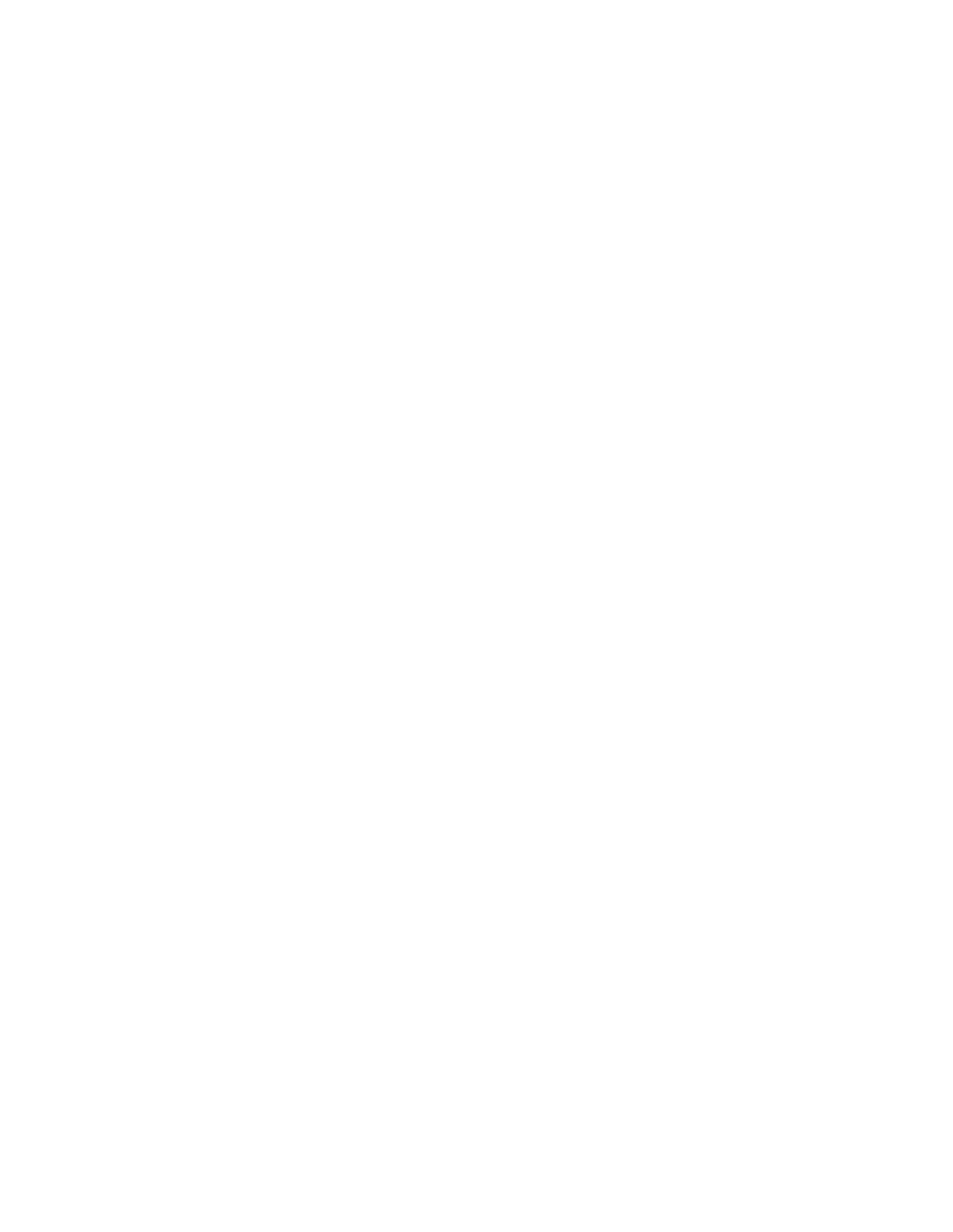# **RESOLUTION ACCEPTING DONATION FROM THE BADGER STATE SHERIFF'S ASSOCIATION**

# TO THE MANITOWOC COUNTY BOARD OF SUPERVISORS:

| 1              | WHEREAS, the Badger State Sheriff's Association was organized to support Wisconsin                  |
|----------------|-----------------------------------------------------------------------------------------------------|
| $\overline{2}$ | Sheriff's and their departments; and                                                                |
| 3              |                                                                                                     |
| $\overline{4}$ | WHEREAS, Sheriff Daniel Hartwig is a member of the Badger State Sheriff's Association               |
| 5              | and is familiar with their organization, purpose, and fundraising activities; and                   |
| 6              |                                                                                                     |
| $\tau$         | WHEREAS, the Manitowoc County Sheriff's Office is called upon to protect, investigate,              |
| 8              | and respond to very dangerous situations with limited warning; and                                  |
| 9              |                                                                                                     |
| 10             | WHEREAS, the Manitowoc County Sheriff's Office received a donation of \$28,718.40                   |
| 11             | from the Badger State Sheriff's Association to be used for the acquisition of protective equipment; |
| 12             | and                                                                                                 |
| 13             |                                                                                                     |
| 14             | WHEREAS, Sheriff Hartwig has researched and determined areas of need and equipment                  |
| 15             | that will assist officers and provide the greatest impact on their safety; and                      |
| 16             |                                                                                                     |
| 17             | WHEREAS, these funds will be used to obtain a Drone, four level 3A shields, and four                |
| 18             | 40 mm launchers; and                                                                                |
| 19             |                                                                                                     |
| 20             | WHEREAS, after careful consideration and review, the Public Safety Committee                        |
| 21             | recommends the County accept the donation from the Badger State Sheriff's Association;              |
| 22             |                                                                                                     |
| 23             | NOW, THEREFORE, BE IT RESOLVED that the county board of supervisors of the                          |
| 24             | county of Manitowoc accepts the Badger State Sheriff's Association donation for the purchase of     |
| 25             | protective equipment valued at \$28,718.40.                                                         |
|                |                                                                                                     |

Dated this 15th day of February 2022.

Respectfully submitted by the Public Safety Committee

\_\_\_\_\_\_\_\_\_\_\_\_\_\_\_\_\_\_\_\_\_\_\_\_\_\_\_\_\_

Dave Nickels, Chair

|                     | FISCAL IMPACT: No tax levy impact. Increases County owned equipment by \$28,718.40. |
|---------------------|-------------------------------------------------------------------------------------|
| <b>FISCAL NOTE:</b> | Reviewed and approved by Finance Director.                                          |
| LEGAL NOTE:         | Reviewed and approved as to form by Corporation Counsel.                            |
| <b>APPROVED:</b>    | $\mathbf{D} + \mathbf{Z}^* = \mathbf{H}$ $\mathbf{C} + \mathbf{F}$ $\mathbf{C}$     |

Bob Ziegelbauer, County Executive Date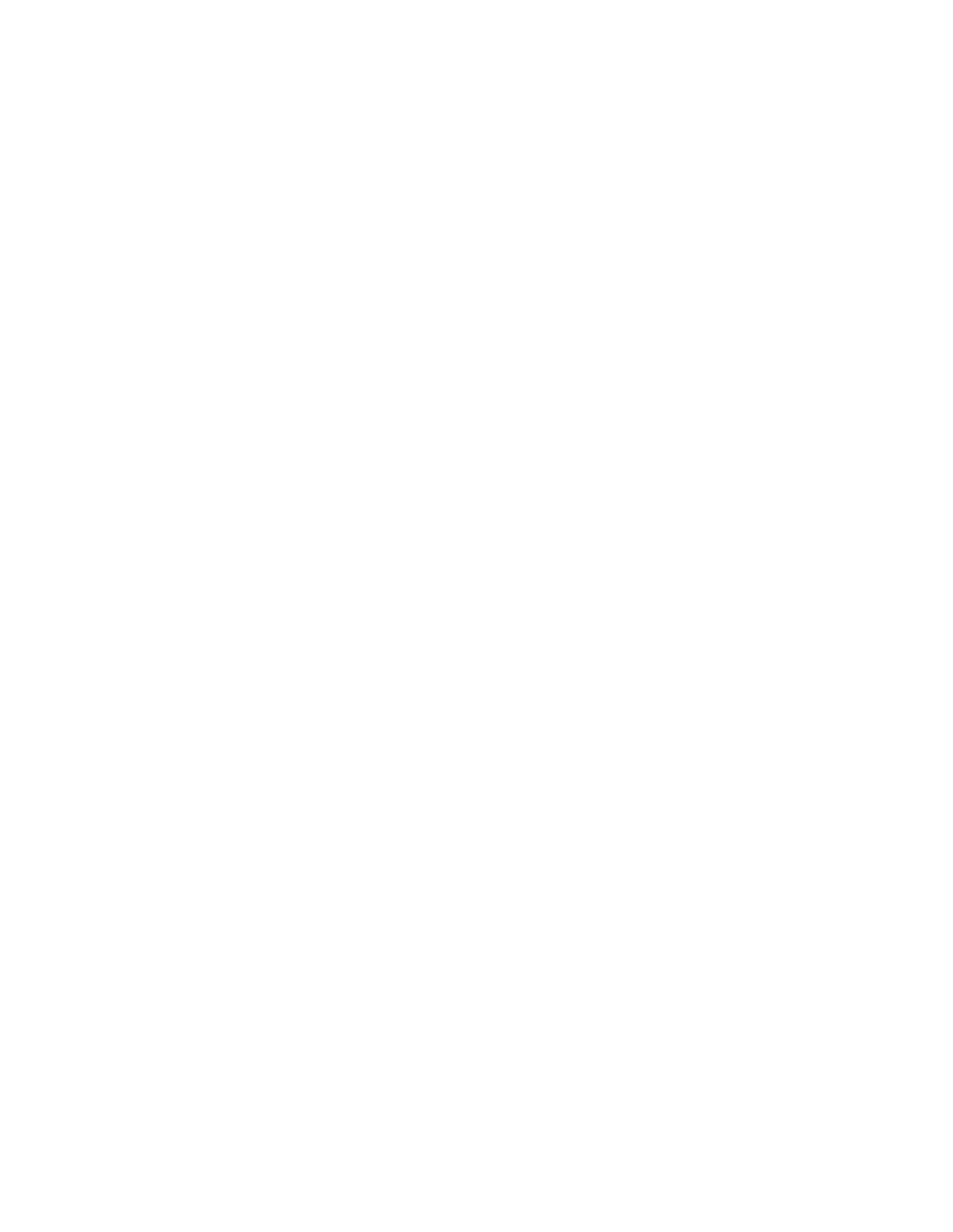# **RESOLUTION AUTHORIZING ADDITION OF 1.0 FULL-TIME EQUIVALENT HEALTH DEPARTMENT EMPLOYEE**

# TO THE MANITOWOC COUNTY BOARD OF SUPERVISORS:

| 1                   | WHEREAS, there is a need to evaluate and address the disparities in public health that                                                                                                            |
|---------------------|---------------------------------------------------------------------------------------------------------------------------------------------------------------------------------------------------|
| $\overline{2}$      | have been exacerbated by the COVID-19 pandemic; and                                                                                                                                               |
| $\mathfrak{Z}$      |                                                                                                                                                                                                   |
| $\overline{4}$      | WHEREAS, the Health Department desires to create a Community Health Strategist                                                                                                                    |
| 5                   | position, which will support the work of the existing full-time Health Educator and Health Officer                                                                                                |
| 6<br>$\overline{7}$ | in the creation and execution of community health assessments, health improvement planning and<br>intervention activities; and                                                                    |
| 8                   |                                                                                                                                                                                                   |
| 9                   | WHEREAS, the addition of a 1.0 full-time Community Health Strategist is estimated to                                                                                                              |
| 10                  | cost \$67,913 on an annualized basis; and                                                                                                                                                         |
| 11                  |                                                                                                                                                                                                   |
| 12                  | WHEREAS, the Health Department has received grant funding to support a full-time                                                                                                                  |
| 13                  | Community Health Strategist position through 2024; and                                                                                                                                            |
| 14                  |                                                                                                                                                                                                   |
| 15                  | WHEREAS, the position will be eliminated as of December 31, 2024; and                                                                                                                             |
| 16                  |                                                                                                                                                                                                   |
| 17                  | WHEREAS, after careful consideration and review, the Board of Health and Personnel                                                                                                                |
| 18                  | Committee recommend the creation of a 1.0 full-time equivalent Community Health Strategist and                                                                                                    |
| 19                  | the elimination of the Community Health Strategist position as of December 31, 2024;                                                                                                              |
| 20                  |                                                                                                                                                                                                   |
| 21                  | NOW, THEREFORE, BE IT RESOLVED that the county board of supervisors of the                                                                                                                        |
| 22                  | county of Manitowoc authorizes increasing the number of positions in the Health Department by                                                                                                     |
| 23                  | 1.0 full-time equivalent by creating a Community Health Strategist, which will be eliminated as                                                                                                   |
| 24                  | of December 31, 2024; and                                                                                                                                                                         |
| 25                  |                                                                                                                                                                                                   |
| 26                  | BE IT FURTHER RESOLVED that the 2022 Full-Time Equivalent Report (FTE) by                                                                                                                         |
| 27                  | Department included in the 2022 Adopted Annual Budget Book is amended accordingly and that<br>the Finance Director is directed to record such information in the official books of the County for |
| 28<br>29            | the year ending December 31, 2022 as may be required.                                                                                                                                             |
|                     |                                                                                                                                                                                                   |

Dated this 15th day of February 2022.

Respectfully submitted by the Board of Health

\_\_\_\_\_\_\_\_\_\_\_\_\_\_\_\_\_\_\_\_\_\_\_\_\_\_\_\_\_

Rita Metzger, Chair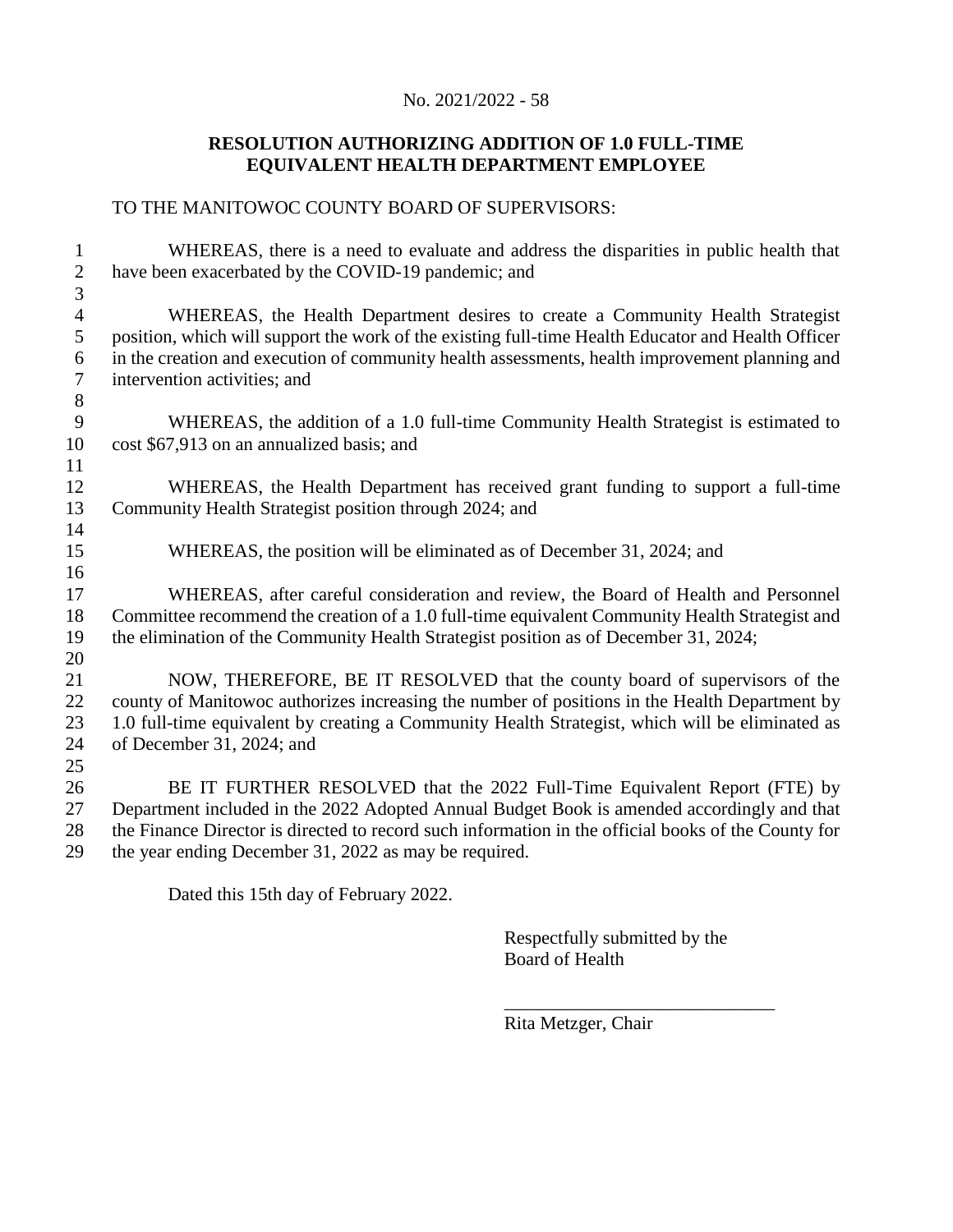Personnel Committee

\_\_\_\_\_\_\_\_\_\_\_\_\_\_\_\_\_\_\_\_\_\_\_\_\_\_\_\_\_

Susie Maresh, Chair

| <b>FISCAL IMPACT:</b> | Total annual cost of the position is estimated to be \$67,913, which will be<br>fully funded by grants.                                                     |
|-----------------------|-------------------------------------------------------------------------------------------------------------------------------------------------------------|
| <b>FISCAL NOTE:</b>   | Reviewed and approved by Finance Director.                                                                                                                  |
| <b>LEGAL NOTE:</b>    | This resolution amends the budget and requires a two-thirds vote of the<br>entire county board. Reviewed and approved as to form by Corporation<br>Counsel. |
| <b>APPROVED:</b>      |                                                                                                                                                             |

Bob Ziegelbauer, County Executive Date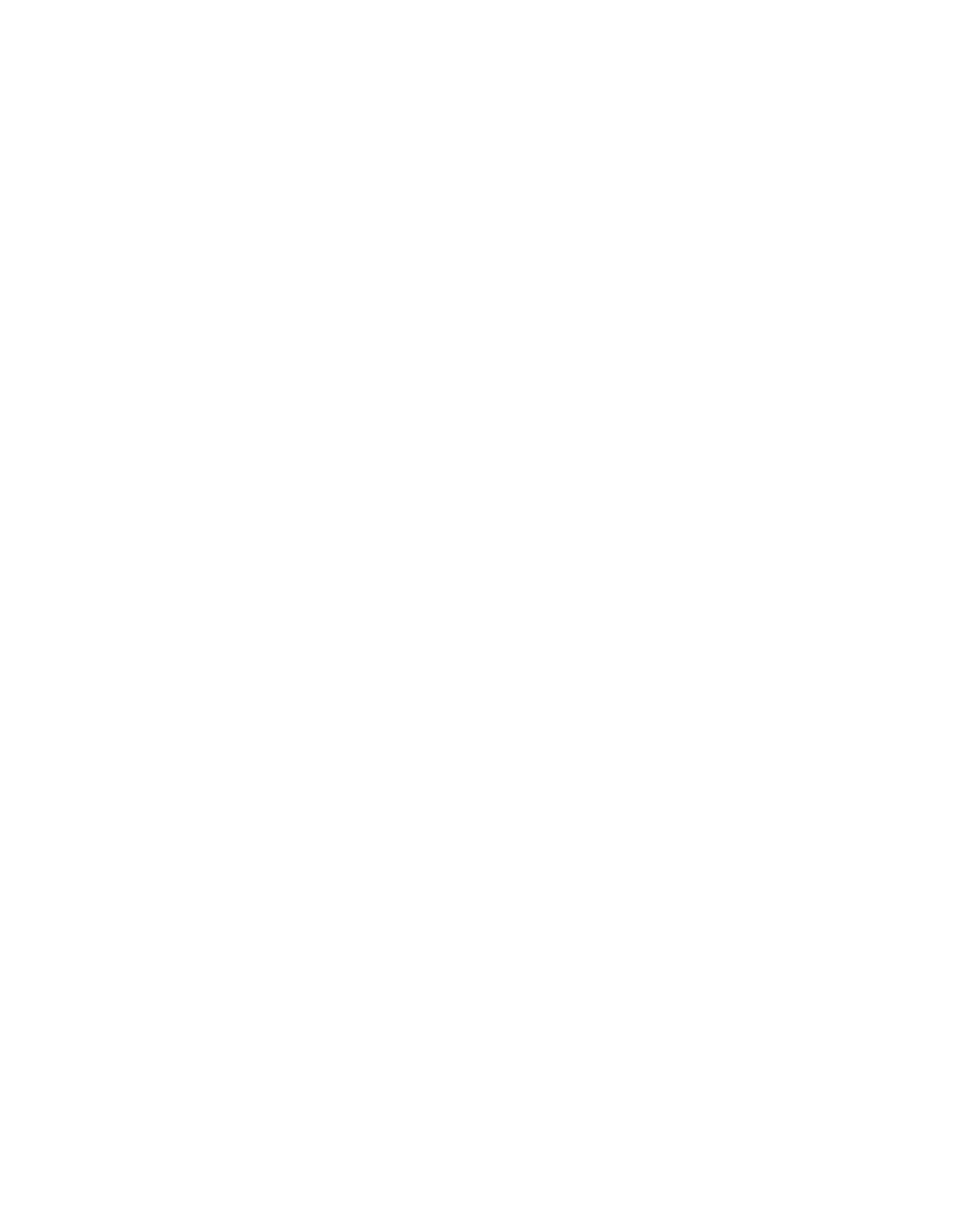### **RESOLUTION OPPOSING 2021 SENATE BILL 829 RELATING TO THE DISTRIBUTION OF PROCEEDS FROM THE SALE OF TAX DELINQUENT PROPERTY**

#### TO THE MANITOWOC COUNTY BOARD OF SUPERVISORS:

 WHEREAS, under current law, counties retain the net proceeds from the sale of tax delinquent property unless the property was the homestead of the former owner and the former owner requests such payment; and WHEREAS, counties bear the sole risk of loss when foreclosing on tax delinquent properties; and WHEREAS, before a tax delinquent property is foreclosed upon, the property must be tax delinquent for a minimum of three years; and WHEREAS, before a tax delinquent property is foreclosed upon, the owner receives notice of the pending foreclosure action and is given the opportunity to pay the back taxes including the opportunity to enter into a long term repayment plan; and WHEREAS, 2021 SB 829/AB 889 would require the county to pay the net proceeds of the sale of any property to any former owner of tax delinquent property, regardless of whether the former owner requests payment and regardless of whether the former owner used the property as his or her homestead; and WHEREAS, 2021 SB 829/AB 889 would further require the county to pay off any lien placed on the property at the time of the foreclosure sale in accordance with the contract or law giving rise to the lien; and WHEREAS, 2021 SB 829/AB 889 would shift the risk of loss onto the county causing the county to not exercise its authority to foreclose on tax delinquent properties leading to many blighted properties in communities throughout the county; and WHEREAS, 2021 SB 829/AB 889 is imprudent for a multitude of additional reasons including: (1) county treasurers are not trained in complex commercial law, nor do they have the time or resources available to determine the priority of liens; (2) most often in tax foreclosures, property owners are not responsive leading to uncertainty as to what to do with unclaimed funds; (3) the proposed bill would have the county act as a realtor for private parties, while those services can and should be provided by the private sector; and (4) the bill would require the treasurer to make complex ownership decisions (e.g. unknown proportional tenant-in-common ownership interest by two unrelated parties, dissolved limited liability corporations, closed estates) when disbursing excess proceeds, which treasurers are neither trained in nor do they have the required time or resources available; and WHEREAS, after careful consideration and review, the Executive Committee recommends Manitowoc County oppose 2021 SB 829 and 2021 AB 889;